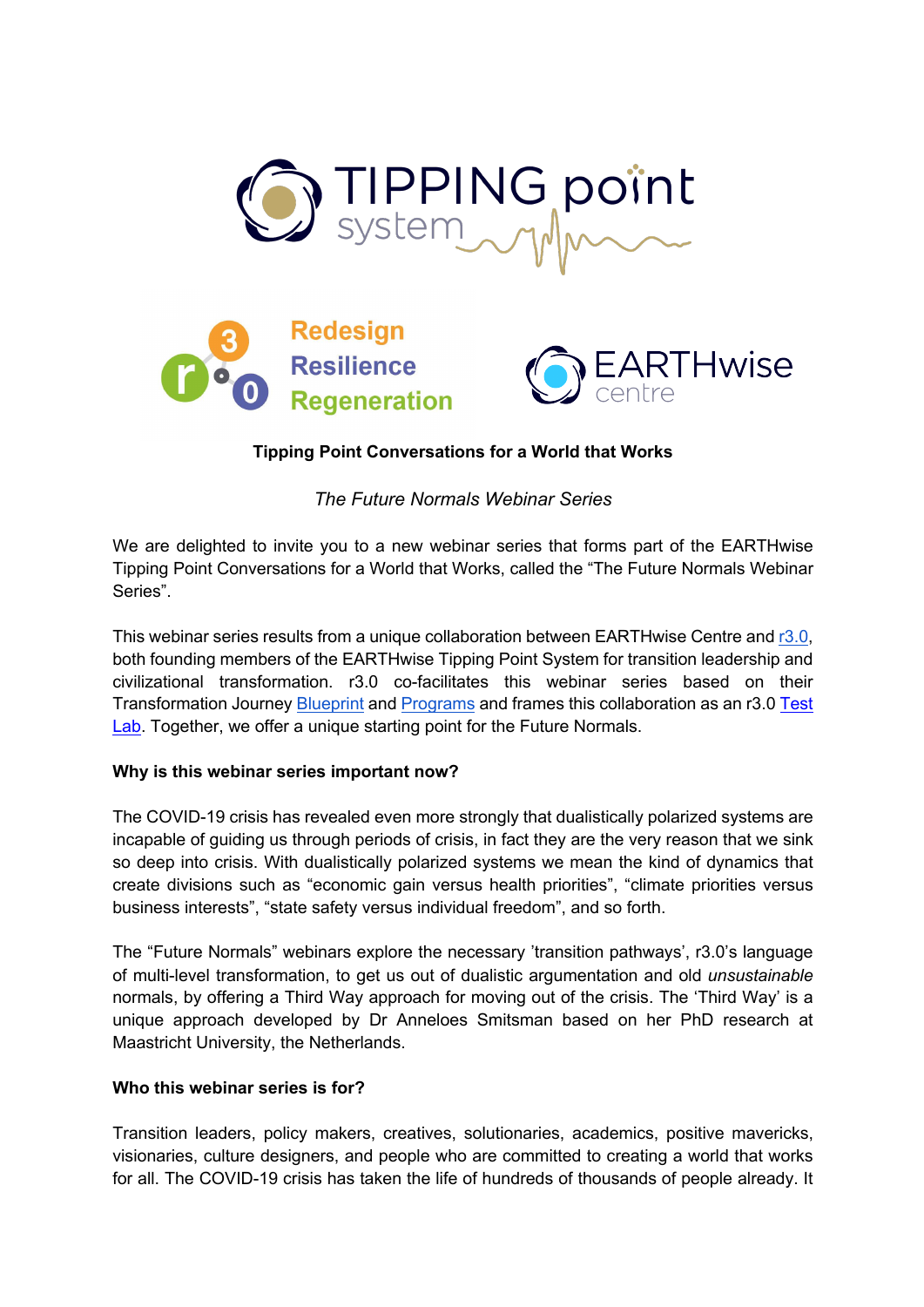is our moral responsibility to learn from this crisis and all it is revealing to build the foundations for future normals that are healthy, regenerative, and thrivable.

### **What you can expect from this webinar series**

In a series of 1.5 hours webinars on zoom, Ralph Thurm, Managing Director of r3.0, and Dr. Anneloes Smitsman, CEO of EARTHwise Centre, will facilitate these Tipping Point Conversations. The webinars are planned to take place every two weeks on Wednesdays, 12pm PDT (8pm CEST), starting May 20th. In subsequent webinars there will also be guest experts to share their contribution to the webinar topic.

The "Future Normals" are based on a unique formula which is applied to various transition trajectories. Each webinar will explore possible "Future Normals", using system maps and tools that have been developed by r3.0 and EARTHwise Centre for systemic transformational change and transition leadership:

## *The Third Way Formula for new Future Normals:*

- A key topic will be introduced that reveals a dualistic provocation that is in the news and where opinions are often stuck in an either/or argumentation.
- A perspective from r3.0, based on backcasting from an ideal situation, using r3.0 knowledge and tooling, presents a generic "maturation pathway".
- A "Third Way" system tool from EARTHwise Centre is shared for: 1) identifying the systemic boundaries that are ignored or harmed; 2) revealing the systemic thrivability barriers that give rise to this dualistic polarization, and; 3) identifying possible transformation strategies for *third way* solutions.
- Breakout conversation in smaller groups for exploring "third way" future normals trajectories.
- Completion in large group for sketching "third way" future normals trajectories based on the synergies of the group intelligence and collective wisdom.
- Reflection opportunity by the participants, especially around how they sketch a first step for them, and the value the session created for them.

### *Which 7 topics will be covered in the first series:*

- 1. Saving the Economy versus Saving Lives >>> A Different Economy
- 2. Green & Clean energy solutions versus Nuclear/Fossil >>> New Energy Solutions & Bioregional Approach.
- 3. Short term crisis mode versus long term sustainability >>> Regeneration & Thriving
- 4. Wealth aggregation versus Social Security of the Welfare State >>> Universal Basic Income & Planetary Health.
- 5. Growth versus Degrowth >>> A living systems-based growth model